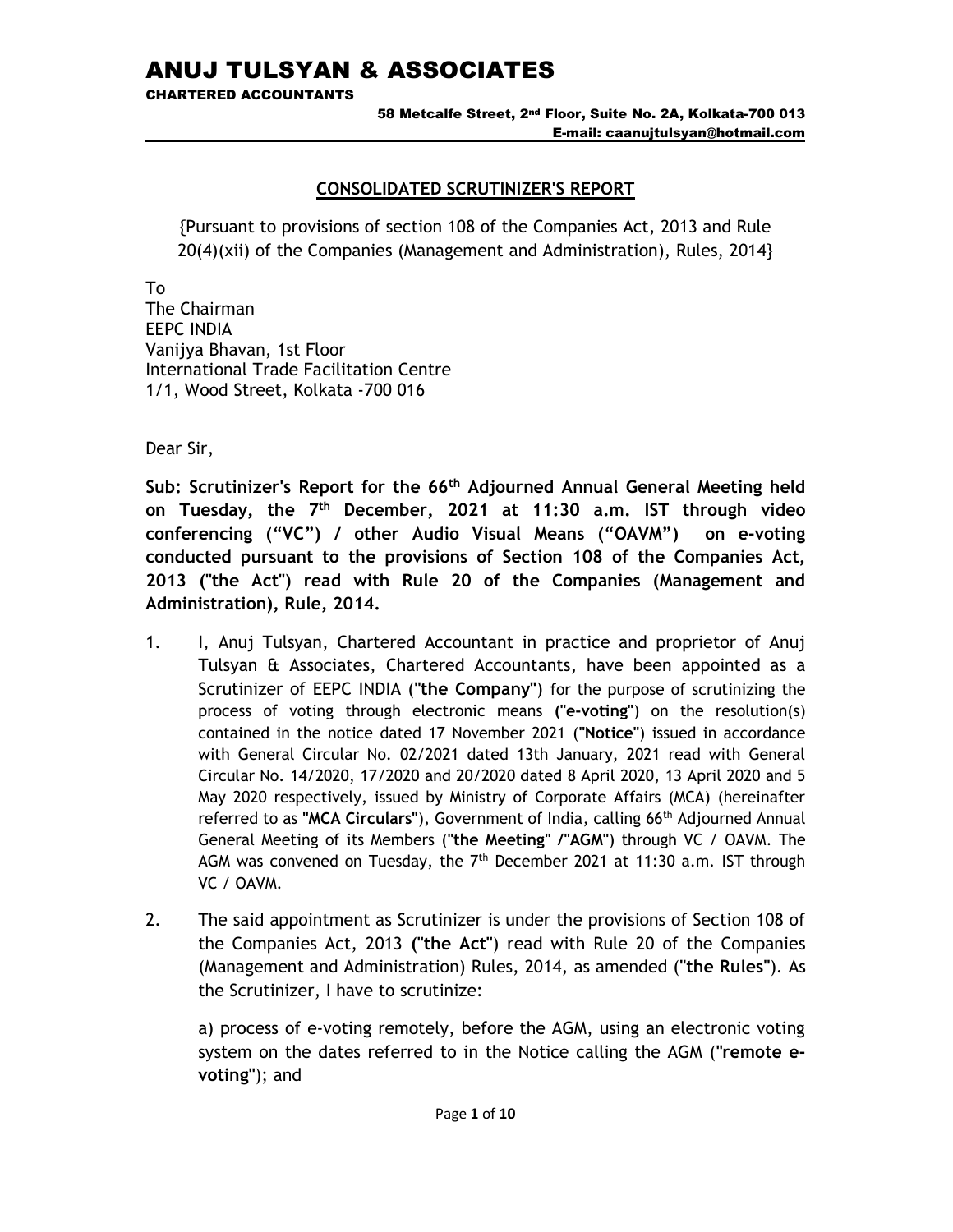CHARTERED ACCOUNTANTS

58 Metcalfe Street, 2nd Floor, Suite No. 2A, Kolkata-700 013 E-mail: caanujtulsyan@hotmail.com

b) process of e-voting at the AGM through electronic voting system ("evoting").

# Management's Responsibility:-

3. The management of the Company is responsible to ensure compliance with the requirements of (i) the Act and the Rules made thereunder; and (ii) the MCA Circulars; relating to e-voting on the resolutions contained in the Notice calling the AGM. The management of the Company is responsible for ensuring a secured framework and robustness of the electronic voting systems.

# Scrutinizer's Responsibility:-

4. My responsibility as Scrutinizer for e-voting process (i.e. remote e-voting and e-voting) is restricted to making a Consolidated Scrutinizer's Report of the votes cast "in favour" or "against" the resolution(s) contained in the Notice, based on the reports generated from the e-voting system provided by National Securities Depository Limited ("NSDL"), the Agency authorized under the Rules and engaged by the Company to provide e-voting facility and attendant papers / documents furnished to me electronically by the Company and/ or NSDL for my verification.

# Cut-off date:-

5. The Members of the Company as on the "cut-off" date, as set out in the Notice, i.e., dated 17 November 2021 were entitled to vote on the resolution(s) as set out in the Notice calling the AGM.

# Remote e-voting process:-

6. a) The remote e-voting period remained open from 2<sup>nd</sup> December, 2021 at 10.00 a.m IST to 6th December, 2021 at 5.00 p.m IST.

b) The votes cast were unblocked on Tuesday, 7 December 2021 after the conclusion of the AGM and was witnessed by two witnesses, who are not in the employment of the Company and/ or NSDL.

c) Thereafter, the details containing, interalia, the list of Members who voted "in favour" or "against" on each of the resolution(s) that was put to vote, were generated from the e-voting website of NSDL. Based on the report generated by NSDL and relied upon by me, data regarding the remote e-voting was scrutinized on test check basis.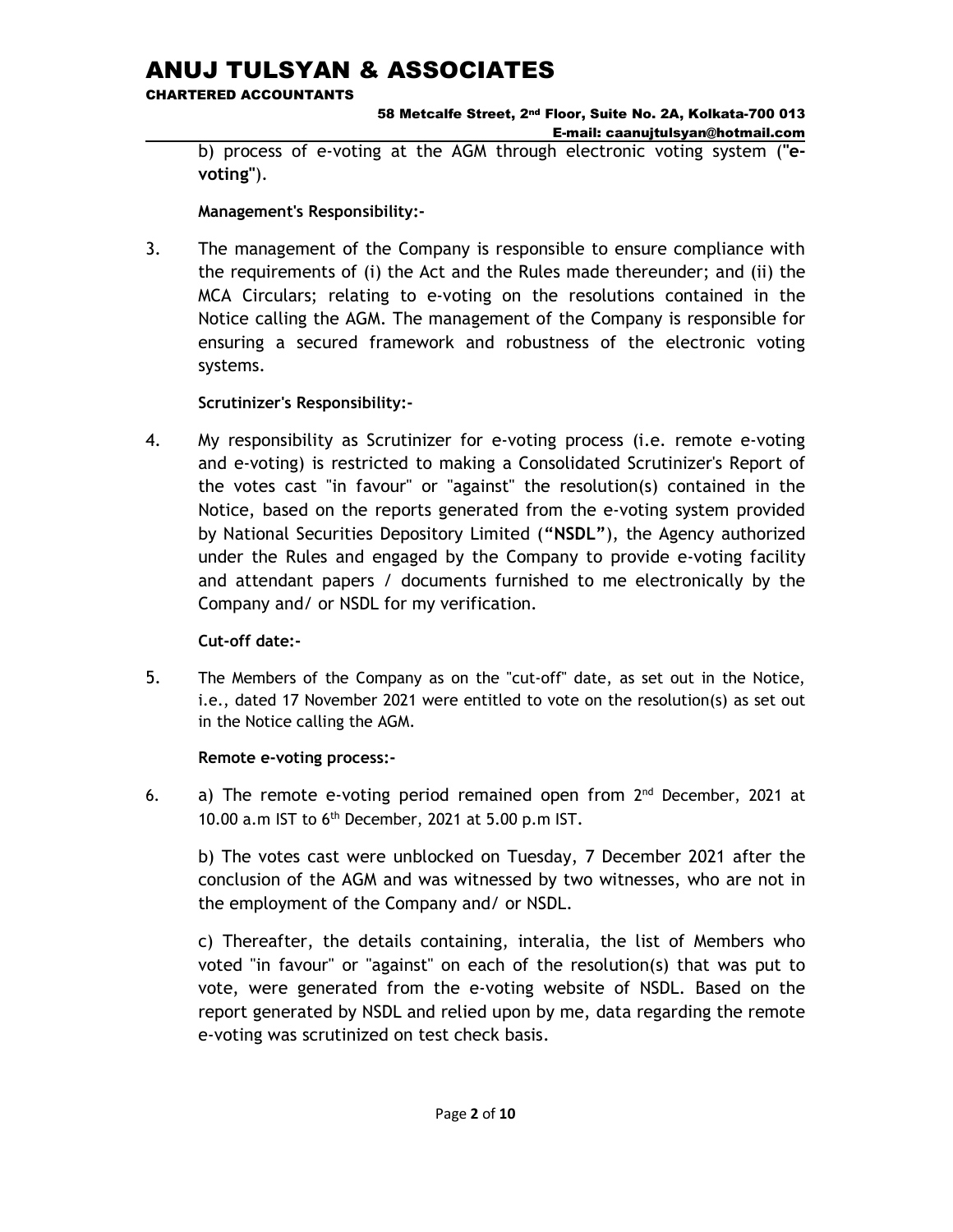CHARTERED ACCOUNTANTS

#### 58 Metcalfe Street, 2nd Floor, Suite No. 2A, Kolkata-700 013 E-mail: caanujtulsyan@hotmail.com

E-voting process at the AGM:-

7. a) After the time fixed for closing of the e-voting by the Chairman, the electronic system recording the e-voting (e-votes) was locked by NSDL under my instructions.

b) The e-voting system was scrutinized on test check basis. The e-votes were reconciled with the records maintained by the Company / NSDL.

 c) The e-votes cast were unblocked on Tuesday, 7 December 2021 after the conclusion of the AGM.

8. I submit herewith the Consolidated Scrutinizer's Report on the results of the remote e-voting and e-voting, based on the reports generated by NSDL, scrutinized on test check basis and relied upon by me as under:-

Resolution 1:- "RESOLVED THAT pursuant to the provisions of Section 152 and other applicable provisions, if any, of the Companies Act 2013, and the Rules made thereunder (including any statutory modification or reenactment thereof for the time being in force) Mr. Anoop Marwaha (DIN: 06948961), Partner of M/s. Marslon Industries, Mumbai be and is hereby appointed as a Director of the Company, with effect from the conclusion of this Adjourned Annual General Meeting."

|                 | Number of     |                   | Number of votes   % of total number of |
|-----------------|---------------|-------------------|----------------------------------------|
|                 | Members voted | cast in favour of | valid<br>votes cast                    |
|                 |               | resolution        |                                        |
| Remote E-voting |               |                   | 100                                    |
| E-voting        |               |                   |                                        |
| Total           |               |                   | 100                                    |

### Voted in favour of the resolution:

#### Voted against of the resolution:

|                 | Number of     |                   | Number of votes $\frac{1}{2}$ % of total number of |
|-----------------|---------------|-------------------|----------------------------------------------------|
|                 | Members voted | cast in favour of | valid<br>votes cast                                |
|                 |               | resolution        |                                                    |
| Remote E-voting |               |                   |                                                    |
| E-voting        |               |                   |                                                    |
| Total           |               |                   |                                                    |

|                             | Total number of members whose Total numbers of votes cast by them |
|-----------------------------|-------------------------------------------------------------------|
| votes were declared invalid |                                                                   |
| -                           |                                                                   |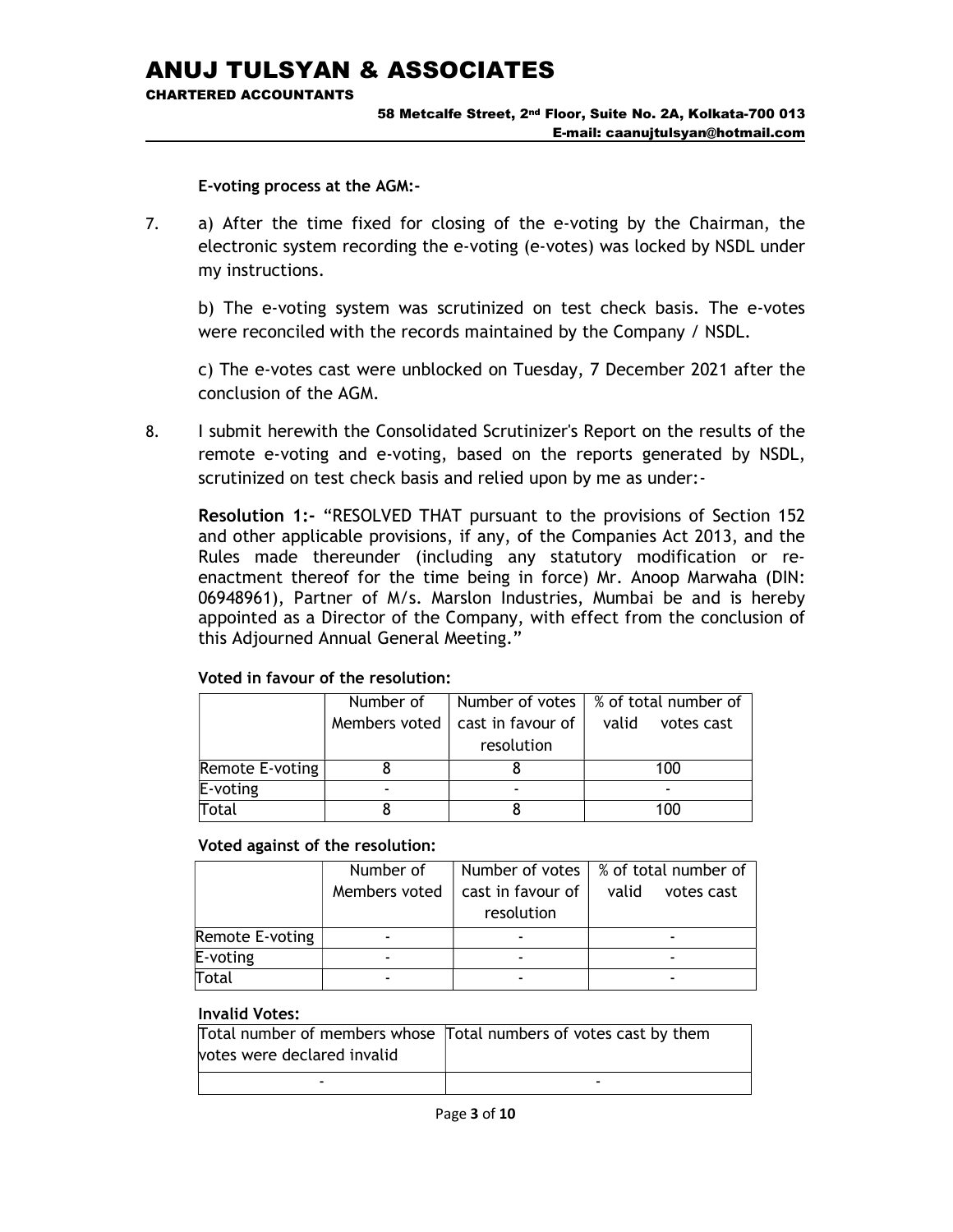#### CHARTERED ACCOUNTANTS

#### 58 Metcalfe Street, 2nd Floor, Suite No. 2A, Kolkata-700 013 E-mail: caanujtulsyan@hotmail.com

Resolution 2:- "RESOLVED THAT pursuant to the provisions of Section 152 and other applicable provisions, if any, of the Companies Act 2013, and the Rules made thereunder (including any statutory modification or reenactment thereof for the time being in force) Mr. Jasjeev Singh Bhasin (DIN: 07698952), CEO of M/s. Mack Spring Industries, Mumbai be and is hereby appointed as a Director of the Company, with effect from the conclusion of this Adjourned Annual General Meeting."

## Voted in favour of the resolution:

|                 | Number of     |                           | Number of votes $\frac{1}{2}$ of total number of |
|-----------------|---------------|---------------------------|--------------------------------------------------|
|                 | Members voted | cast in favour of $\vert$ | valid<br>votes cast                              |
|                 |               | resolution                |                                                  |
| Remote E-voting |               |                           | 100                                              |
| $E$ -voting     |               |                           |                                                  |
| Total           |               |                           | 100                                              |

## Voted against of the resolution:

|                 | Number of     |                          | Number of votes $\frac{1}{2}$ % of total number of |
|-----------------|---------------|--------------------------|----------------------------------------------------|
|                 | Members voted | cast in favour of        | valid<br>votes cast                                |
|                 |               | resolution               |                                                    |
| Remote E-voting |               |                          |                                                    |
| $E$ -voting     |               |                          |                                                    |
| Total           |               | $\overline{\phantom{0}}$ | -                                                  |

# Invalid Votes:

|                             | Total number of members whose Total numbers of votes cast by them |
|-----------------------------|-------------------------------------------------------------------|
| votes were declared invalid |                                                                   |
|                             |                                                                   |

Resolution 3:- "RESOLVED THAT pursuant to the provisions of Section 152 and other applicable provisions, if any, of the Companies Act 2013, and the Rules made thereunder (including any statutory modification or reenactment thereof for the time being in force) Mr. Amrit Gordhanbhai Jalavadia (DIN: 05016593), Partner of M/s. Sensitive Industries, Gujarat be and is hereby appointed as a Director of the Company, with effect from the conclusion of this Adjourned Annual General Meeting."

# Voted in favour of the resolution:

|                 | Number of     |                       | Number of votes   % of total number of |
|-----------------|---------------|-----------------------|----------------------------------------|
|                 | Members voted | cast in favour of $ $ | valid<br>votes cast                    |
|                 |               | resolution            |                                        |
| Remote E-voting |               |                       | 100                                    |
| E-voting        |               |                       |                                        |
| Total           |               |                       | 100                                    |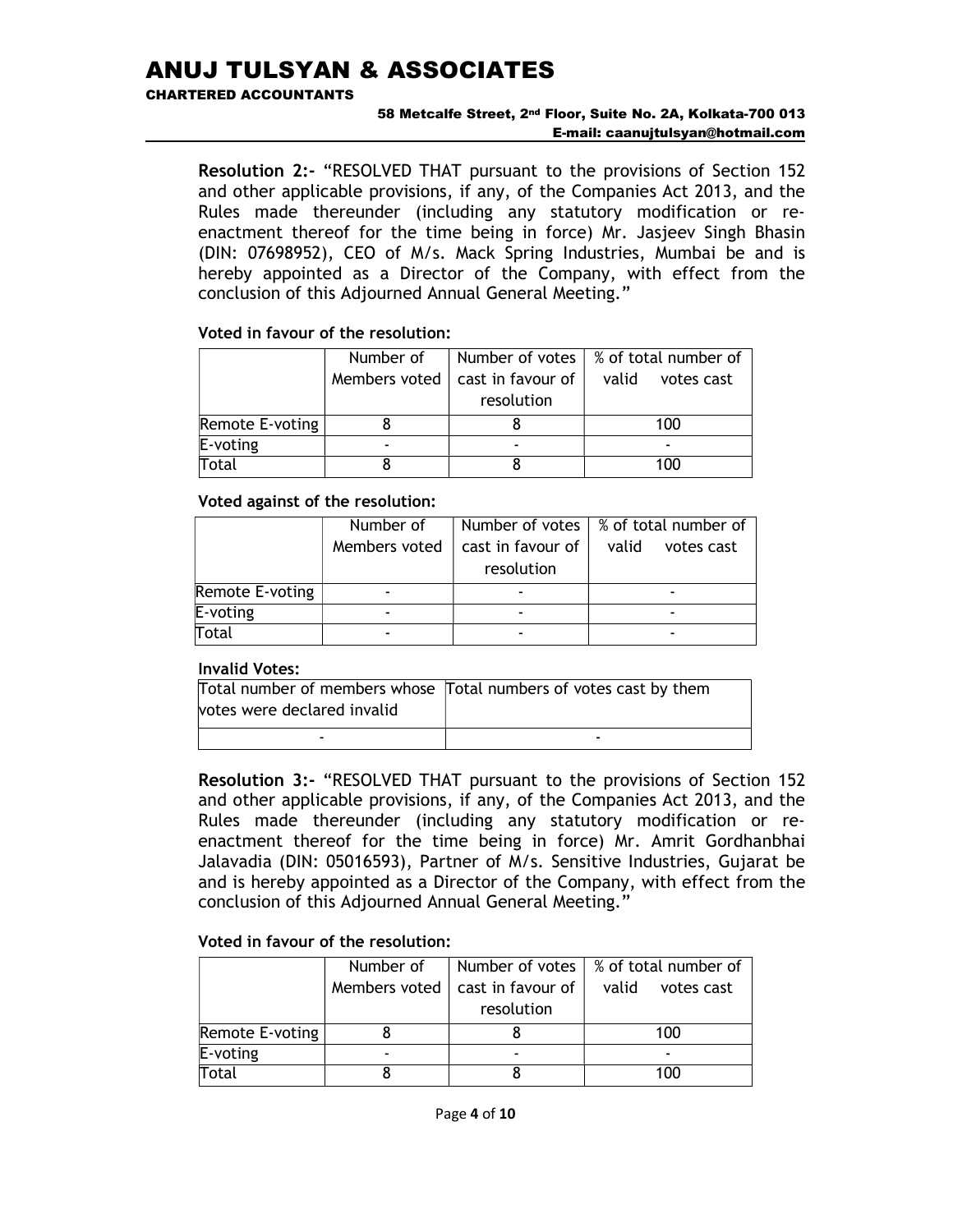#### CHARTERED ACCOUNTANTS

#### 58 Metcalfe Street, 2nd Floor, Suite No. 2A, Kolkata-700 013 E-mail: caanujtulsyan@hotmail.com

Voted against of the resolution:

|                 | Number of     |                   | Number of votes   % of total number of |
|-----------------|---------------|-------------------|----------------------------------------|
|                 | Members voted | cast in favour of | valid<br>votes cast                    |
|                 |               | resolution        |                                        |
| Remote E-voting |               |                   |                                        |
| E-voting        |               |                   |                                        |
| <b>Total</b>    |               |                   |                                        |

#### Invalid Votes:

| votes were declared invalid | Total number of members whose Total numbers of votes cast by them |
|-----------------------------|-------------------------------------------------------------------|
|                             | -                                                                 |

Resolution 4:- "RESOLVED THAT pursuant to the provisions of Section 152 and other applicable provisions, if any, of the Companies Act 2013, and the Rules made thereunder (including any statutory modification or reenactment thereof for the time being in force) Mr. Chandrakant Damji Shah (DIN: 00041333), Director of M/s. Nee Components Private Limited, Mumbai be and is hereby appointed as a Director of the Company, with effect from the conclusion of this Adjourned Annual General Meeting."

## Voted in favour of the resolution:

|                 | Number of                |                   | Number of votes $\frac{1}{2}$ % of total number of |
|-----------------|--------------------------|-------------------|----------------------------------------------------|
|                 | Members voted            | cast in favour of | valid<br>votes cast                                |
|                 |                          | resolution        |                                                    |
| Remote E-voting |                          |                   | 100                                                |
| E-voting        | $\overline{\phantom{0}}$ |                   |                                                    |
| Total           |                          |                   | 100                                                |

### Voted against of the resolution:

|                 | Number of     |                   | Number of votes   % of total number of |
|-----------------|---------------|-------------------|----------------------------------------|
|                 | Members voted | cast in favour of | valid<br>votes cast                    |
|                 |               | resolution        |                                        |
| Remote E-voting |               |                   |                                        |
| E-voting        |               |                   |                                        |
| Total           |               |                   |                                        |

|                             | Total number of members whose Total numbers of votes cast by them |
|-----------------------------|-------------------------------------------------------------------|
| votes were declared invalid |                                                                   |
| -                           | -                                                                 |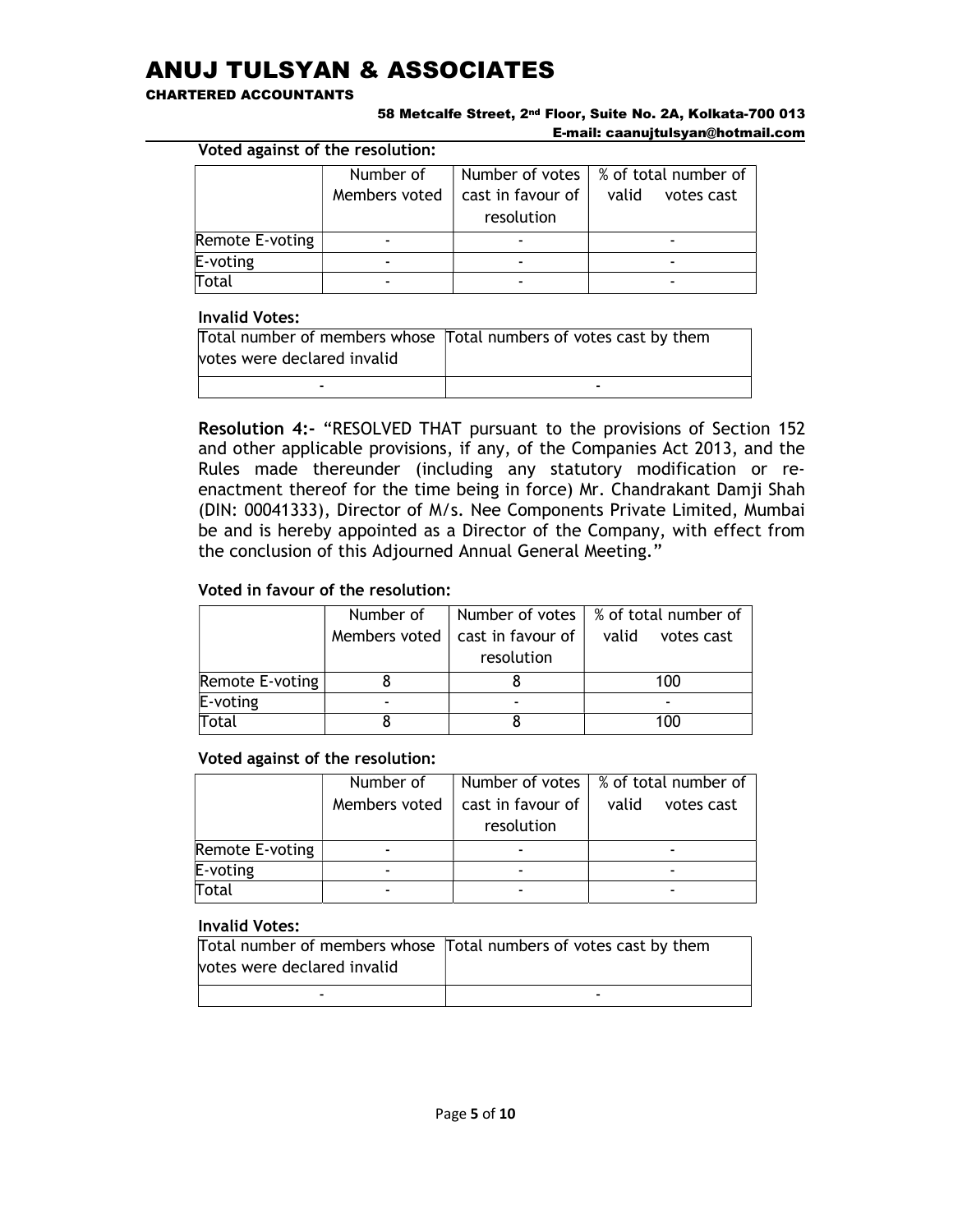#### CHARTERED ACCOUNTANTS

#### 58 Metcalfe Street, 2nd Floor, Suite No. 2A, Kolkata-700 013 E-mail: caanujtulsyan@hotmail.com

Resolution 5:- "RESOLVED THAT pursuant to the provisions of Section 152 and other applicable provisions, if any, of the Companies Act 2013, and the Rules made thereunder (including any statutory modification or reenactment thereof for the time being in force) Mr. Ajay Kumar (DIN: 02414380), Partner of M/s. Ajay Manufacturing Co., Ludhiana be and is hereby appointed as a Director of the Company, with effect from the conclusion of this Adjourned Annual General Meeting."

## Voted in favour of the resolution:

|                 | Number of     | Number of votes       | % of total number of |
|-----------------|---------------|-----------------------|----------------------|
|                 | Members voted | cast in favour of $ $ | valid<br>votes cast  |
|                 |               | resolution            |                      |
| Remote E-voting |               |                       | 100                  |
| E-voting        |               |                       |                      |
| Total           |               |                       | 100                  |

## Voted against of the resolution:

|                 | Number of     |                   | Number of votes $\frac{1}{2}$ % of total number of |
|-----------------|---------------|-------------------|----------------------------------------------------|
|                 | Members voted | cast in favour of | valid<br>votes cast                                |
|                 |               | resolution        |                                                    |
| Remote E-voting |               |                   |                                                    |
| E-voting        |               |                   |                                                    |
| <b>Total</b>    |               |                   |                                                    |

### Invalid Votes:

|                             | Total number of members whose Total numbers of votes cast by them |
|-----------------------------|-------------------------------------------------------------------|
| votes were declared invalid |                                                                   |
| -                           | -                                                                 |

Resolution 6:- "RESOLVED THAT pursuant to the provisions of Section 152 and other applicable provisions, if any, of the Companies Act 2013, and the Rules made thereunder (including any statutory modification or reenactment thereof for the time being in force) Mr. Mukul Khandelwal (DIN: 00365323), Director of M/s. Eastern Anticorrosive Limited, Kolkata be and is hereby appointed as a Director of the Company, with effect from the conclusion of this Adjourned Annual General Meeting."

# Voted in favour of the resolution:

|                 | Number of     |                   | Number of votes $\frac{1}{2}$ % of total number of |
|-----------------|---------------|-------------------|----------------------------------------------------|
|                 | Members voted | cast in favour of | valid<br>votes cast                                |
|                 |               | resolution        |                                                    |
| Remote E-voting |               |                   | 100                                                |
| $E$ -voting     |               |                   |                                                    |
| Total           |               |                   | 100                                                |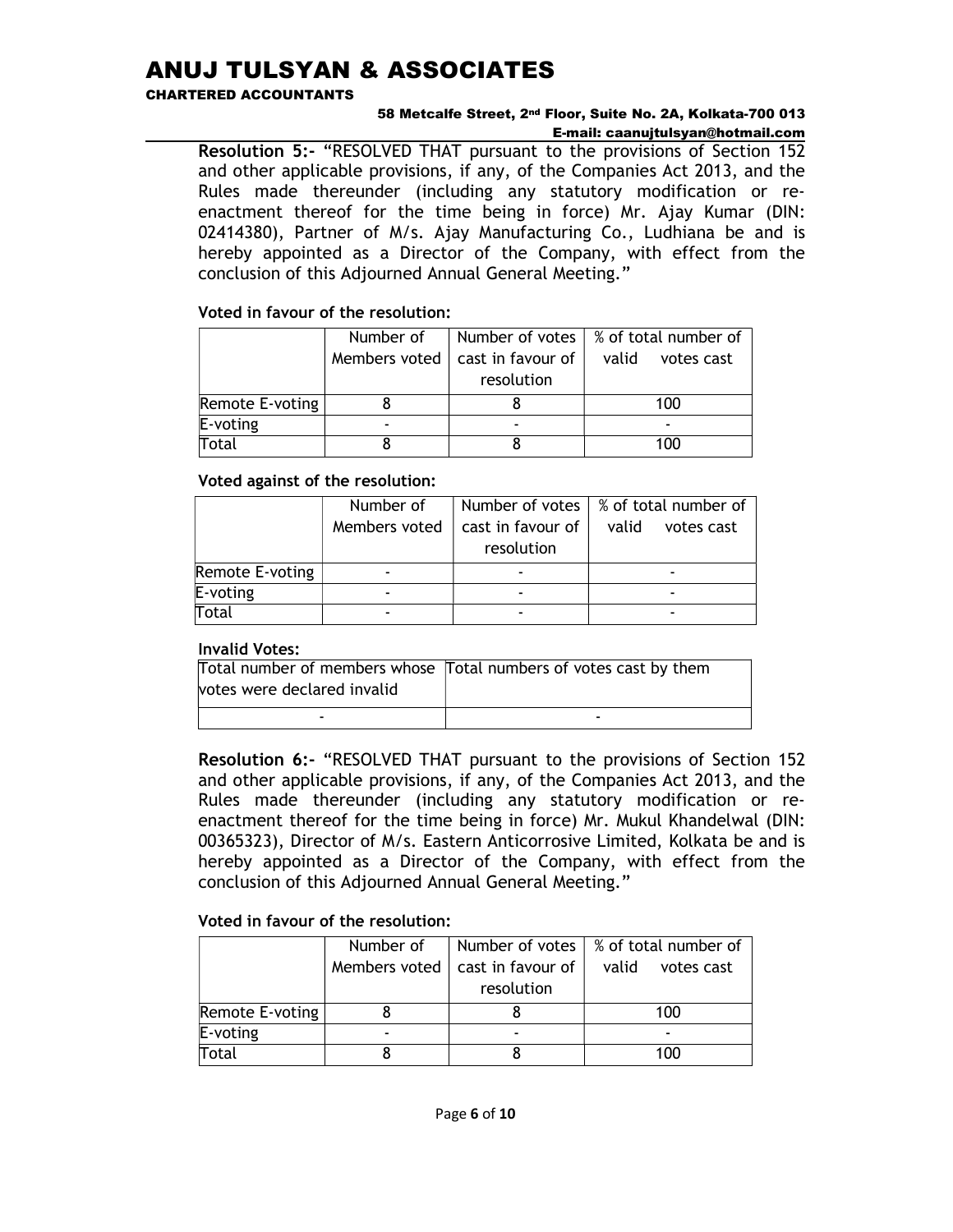#### CHARTERED ACCOUNTANTS

#### 58 Metcalfe Street, 2nd Floor, Suite No. 2A, Kolkata-700 013 E-mail: caanujtulsyan@hotmail.com

Voted against of the resolution:

|                 | Number of     |                   | Number of votes $\frac{1}{2}$ % of total number of |
|-----------------|---------------|-------------------|----------------------------------------------------|
|                 | Members voted | cast in favour of | valid<br>votes cast                                |
|                 |               | resolution        |                                                    |
| Remote E-voting |               |                   |                                                    |
| $E$ -voting     |               |                   |                                                    |
| Total           |               |                   |                                                    |

#### Invalid Votes:

|                             | Total number of members whose Total numbers of votes cast by them |
|-----------------------------|-------------------------------------------------------------------|
| votes were declared invalid |                                                                   |
| -                           | -                                                                 |

Resolution 7:- "RESOLVED THAT pursuant to the provisions of Section 152 and other applicable provisions, if any, of the Companies Act 2013, and the Rules made thereunder (including any statutory modification or reenactment thereof for the time being in force) Mr. Bhagwan Das Agarwal (DIN: 01165550), Partner of M/s. Calcutta Export Company, Kolkata be and is hereby appointed as a Director of the Company, with effect from the conclusion of this Adjourned Annual General Meeting."

## Voted in favour of the resolution:

|                 | Number of                |                   | Number of votes $\frac{1}{2}$ % of total number of |
|-----------------|--------------------------|-------------------|----------------------------------------------------|
|                 | Members voted            | cast in favour of | valid<br>votes cast                                |
|                 |                          | resolution        |                                                    |
| Remote E-voting |                          |                   | 100                                                |
| E-voting        | $\overline{\phantom{0}}$ |                   |                                                    |
| Total           |                          |                   | 100                                                |

### Voted against of the resolution:

|                 | Number of     |                   | Number of votes   % of total number of |
|-----------------|---------------|-------------------|----------------------------------------|
|                 | Members voted | cast in favour of | valid<br>votes cast                    |
|                 |               | resolution        |                                        |
| Remote E-voting |               |                   |                                        |
| E-voting        |               |                   |                                        |
| Total           |               |                   |                                        |

|                             | Total number of members whose Total numbers of votes cast by them |
|-----------------------------|-------------------------------------------------------------------|
| votes were declared invalid |                                                                   |
| -                           | -                                                                 |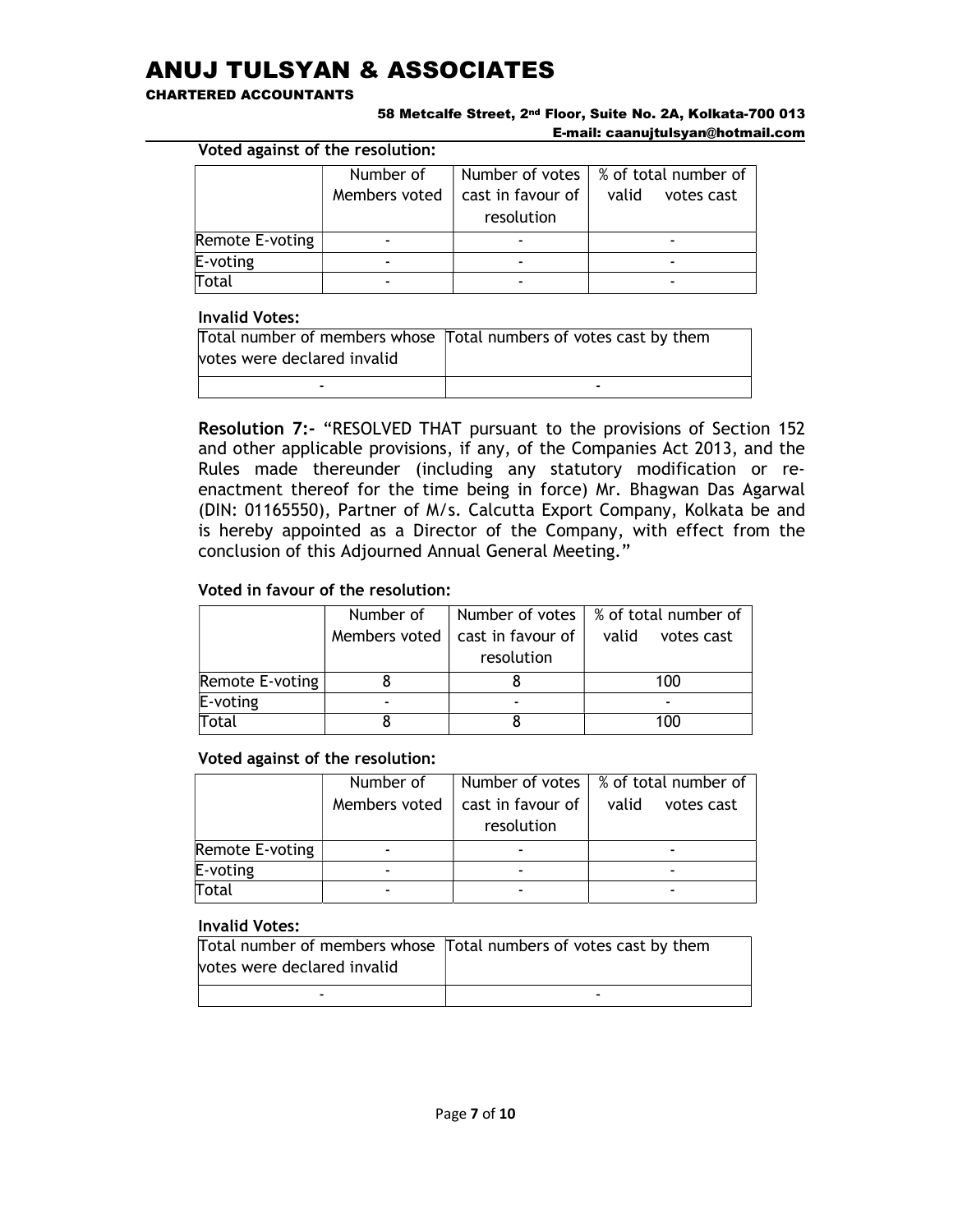#### CHARTERED ACCOUNTANTS

#### 58 Metcalfe Street, 2nd Floor, Suite No. 2A, Kolkata-700 013 E-mail: caanujtulsyan@hotmail.com

Resolution 8:- "RESOLVED THAT pursuant to the provisions of Section 152 and other applicable provisions, if any, of the Companies Act 2013, and the Rules made thereunder (including any statutory modification or reenactment thereof for the time being in force) Mrs. Kamna Raj Aggarwalla (DIN: 07009446), Partner of M/s. GDPA Fastners, Jalandhar be and is hereby appointed as a Director of the Company, with effect from the conclusion of this Adjourned Annual General Meeting."

## Voted in favour of the resolution:

|                 | Number of     | Number of votes       | ∣% of total number of |
|-----------------|---------------|-----------------------|-----------------------|
|                 | Members voted | cast in favour of $ $ | valid<br>votes cast   |
|                 |               | resolution            |                       |
| Remote E-voting |               |                       | 100                   |
| E-voting        |               |                       |                       |
| Total           |               |                       | 100                   |

## Voted against of the resolution:

|                 | Number of     |                   | Number of votes $\frac{1}{2}$ % of total number of |
|-----------------|---------------|-------------------|----------------------------------------------------|
|                 | Members voted | cast in favour of | valid<br>votes cast                                |
|                 |               | resolution        |                                                    |
| Remote E-voting |               |                   |                                                    |
| $E$ -voting     |               |                   |                                                    |
| Total           |               |                   |                                                    |

### Invalid Votes:

|                             | Total number of members whose Total numbers of votes cast by them |
|-----------------------------|-------------------------------------------------------------------|
| votes were declared invalid |                                                                   |
| -                           | -                                                                 |

Resolution 9:- "RESOLVED THAT pursuant to the provisions of Section 152 and other applicable provisions, if any, of the Companies Act 2013, and the Rules made thereunder (including any statutory modification or reenactment thereof for the time being in force) Mr. Dilip Kumar Rajgarhia (DIN: 01589795), Director of M/s.Shree GR Exports Pvt Ltd, Kolkata be and is hereby appointed as a Director of the Company, with effect from the conclusion of this Adjourned Annual General Meeting."

# Voted in favour of the resolution:

|                 | Number of     |                   | Number of votes $\frac{1}{2}$ % of total number of |
|-----------------|---------------|-------------------|----------------------------------------------------|
|                 | Members voted | cast in favour of | valid<br>votes cast                                |
|                 |               | resolution        |                                                    |
| Remote E-voting |               |                   | 100                                                |
| $E$ -voting     |               |                   |                                                    |
| Total           |               |                   | 100                                                |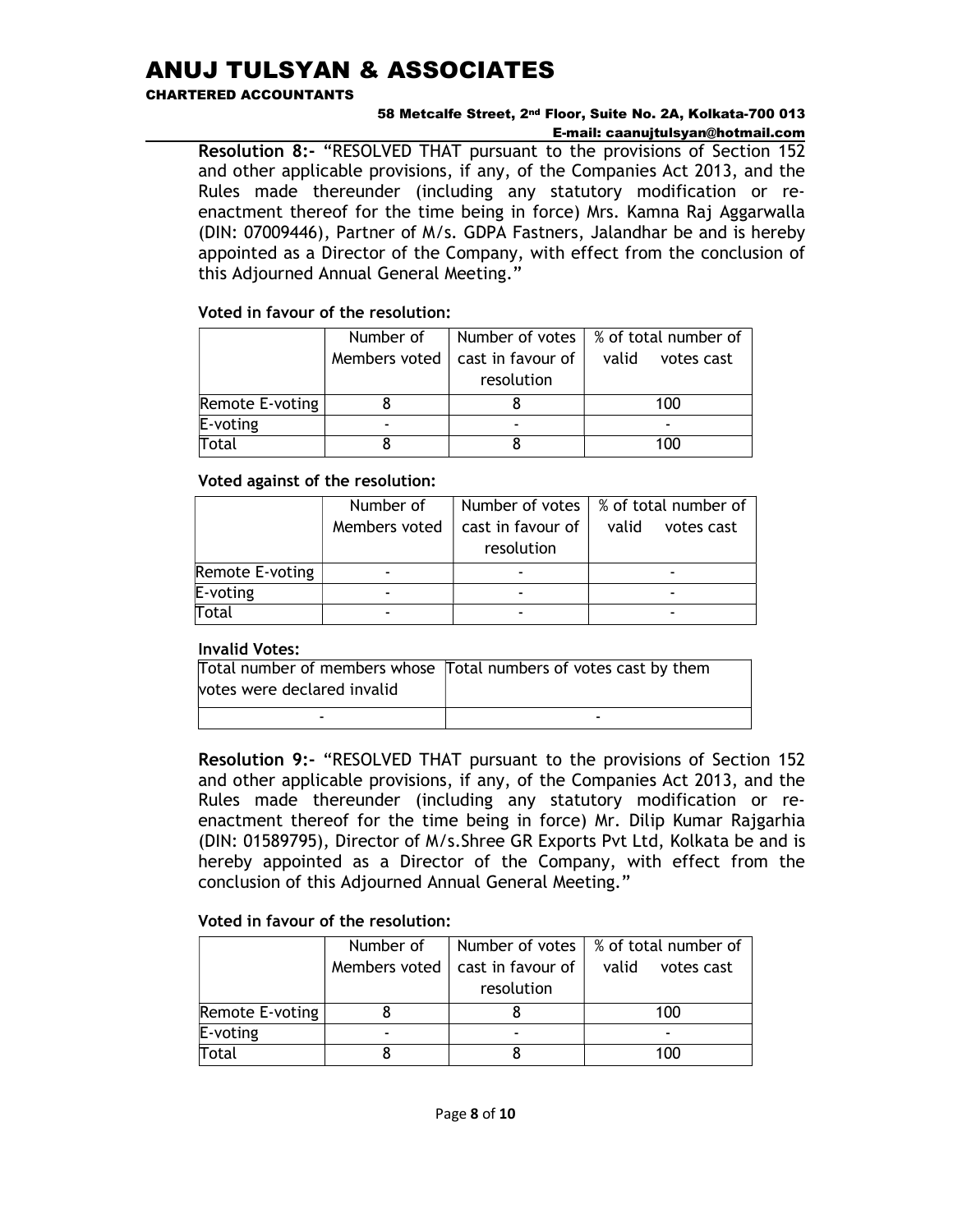#### CHARTERED ACCOUNTANTS

#### 58 Metcalfe Street, 2nd Floor, Suite No. 2A, Kolkata-700 013 E-mail: caanujtulsyan@hotmail.com

Voted against of the resolution:

|                 | Number of     |                                 | Number of votes   % of total number of |
|-----------------|---------------|---------------------------------|----------------------------------------|
|                 |               |                                 |                                        |
|                 | Members voted | cast in favour of<br>resolution | valid<br>votes cast                    |
| Remote E-voting |               |                                 |                                        |
| E-voting        |               |                                 |                                        |
| <b>Total</b>    |               |                                 |                                        |

#### Invalid Votes:

|                             | Total number of members whose Total numbers of votes cast by them |
|-----------------------------|-------------------------------------------------------------------|
| votes were declared invalid |                                                                   |
|                             | -                                                                 |

Resolution 10:- "RESOLVED THAT pursuant to the provisions of Section 152 and other applicable provisions, if any, of the Companies Act 2013, and the Rules made thereunder (including any statutory modification or reenactment thereof for the time being in force) Mr. Chandra Shekhar Shukla (DIN: 02579246), Director of M/s. Paramount Surgimed Limited, New Delhi be and is hereby appointed as a Director of the Company, with effect from the conclusion of this Adjourned Annual General Meeting."

## Voted in favour of the resolution:

|                 | Number of                |                   | Number of votes $\frac{1}{2}$ % of total number of |
|-----------------|--------------------------|-------------------|----------------------------------------------------|
|                 | Members voted            | cast in favour of | valid<br>votes cast                                |
|                 |                          | resolution        |                                                    |
| Remote E-voting |                          |                   | 100                                                |
| E-voting        | $\overline{\phantom{0}}$ |                   |                                                    |
| Total           |                          |                   | 100                                                |

### Voted against of the resolution:

|                 | Number of     |                   | Number of votes   % of total number of |
|-----------------|---------------|-------------------|----------------------------------------|
|                 | Members voted | cast in favour of | valid<br>votes cast                    |
|                 |               | resolution        |                                        |
| Remote E-voting |               |                   |                                        |
| E-voting        |               |                   |                                        |
| Total           |               |                   |                                        |

|                             | Total number of members whose Total numbers of votes cast by them |
|-----------------------------|-------------------------------------------------------------------|
| votes were declared invalid |                                                                   |
| -                           | -                                                                 |